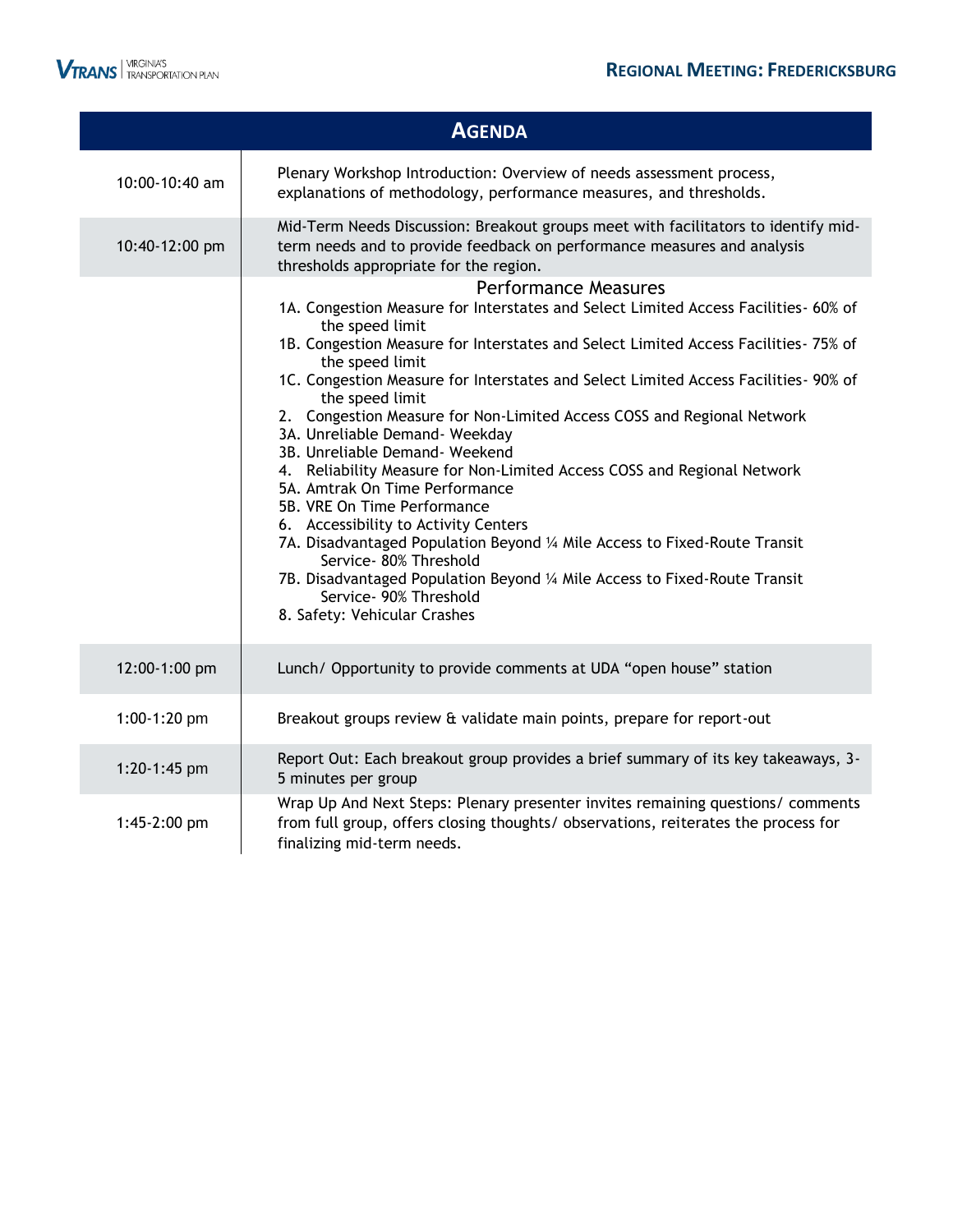**1**

# **SUMMARY OF TRANSPORTATION RELATED PLANS/STUDIES**

| <b>Name of Plan</b>                                                   | <b>Agency</b>         | <b>Date</b><br><b>Published</b> | <b>Vision</b>                                                                                                                                                                                                                                                   | <b>Goals</b>                                                                                                                                                                                            | <b>Objectives/Strategies</b>                                                                                                                                                                                                                                                                                                                                                     | <b>Performance Measures</b> |
|-----------------------------------------------------------------------|-----------------------|---------------------------------|-----------------------------------------------------------------------------------------------------------------------------------------------------------------------------------------------------------------------------------------------------------------|---------------------------------------------------------------------------------------------------------------------------------------------------------------------------------------------------------|----------------------------------------------------------------------------------------------------------------------------------------------------------------------------------------------------------------------------------------------------------------------------------------------------------------------------------------------------------------------------------|-----------------------------|
| FAMPO 2045 Long<br>Range<br>Transportation<br>Plan                    | GWRC/<br><b>FAMPO</b> | 4/16/2018                       |                                                                                                                                                                                                                                                                 | Encourage and promote the efficient development,<br>management, operation, and preservation of the surface<br>transportation network.                                                                   | Work toward an optimum level of service on<br>all transportation facilities. Maximize use of<br>highway funding. Minimize long-term<br>maintenance costs. Assure major activity<br>centers are designed to accommodate a range<br>of transportation modes.                                                                                                                       |                             |
|                                                                       |                       |                                 |                                                                                                                                                                                                                                                                 | Support economic vitality of the region, especially by<br>enabling global competitiveness, productivity, and<br>efficiency.                                                                             | Strengthen multimodal and trans-shipping<br>facilities which expedite the transportation of<br>material, goods, and people. Design<br>improvements and retrofit the existing system<br>appropriately to ensure access to tourist<br>destinations. Plan and develop facilities<br>designed to ease the flow of goods by rail and<br>truck.                                        |                             |
|                                                                       |                       |                                 |                                                                                                                                                                                                                                                                 | Improve accessibility and mobility for all people and<br>freight, while integrating all modes of transportation.                                                                                        | Improve transportation services for the<br>elderly, people with disabilities, and others<br>lacking access to personal private<br>transportation. Ensure that appropriate types,<br>connections, and levels of freight<br>transportation service are provided to the<br>entire region. Continue supporting regional<br>ridesharing/Transportation Demand<br>Management programs. |                             |
|                                                                       |                       |                                 |                                                                                                                                                                                                                                                                 | Improve the physical characteristics and geometric<br>design of transportation facilities to optimize safety for<br>motorists, bus and rail users, park and ride users,<br>pedestrians, and bicyclists. | Evaluate site plans for transportation safety<br>during review process. Improve the physical<br>characteristics and geometric design of<br>transportation facilities to optimize safety for<br>motorist, pedestrians, and bicyclists.                                                                                                                                            |                             |
| George<br>Washington<br>Region 2045<br>Bicycle and<br>Pedestrian Plan | GWRC/<br><b>FAMPO</b> | 6/1/2016                        | The Vision of the George Washington<br>Region Bicycle and Pedestrian Plan is<br>to develop a comprehensive,<br>destination-oriented network of<br>safe, interconnected bicycle and<br>pedestrian amenities that enhance<br>quality of life and promote economic | Develop a complete network of walking and bicycling<br>facilities throughout the George Washington Region<br>with connections to facilities outside of it.                                              | Ensure regional connectivity to surrounding<br>regions: the East Coast Greenway, the<br>Potomac Heritage National Scenic Trail and<br>U.S. Bicycle Route 1 is addressed accordingly;<br>and Encourage developers to include<br>appropriate facilities in the designs of their<br>developments.                                                                                   |                             |
|                                                                       |                       |                                 | development.                                                                                                                                                                                                                                                    | Ensure the network of bicycle and pedestrian facilities is<br>widely accessible and safe for all users.                                                                                                 | Maintain and improve existing bicycle and<br>pedestrian facilities to ensure safety; Provide a<br>system that accommodates the skill level of all<br>users.                                                                                                                                                                                                                      |                             |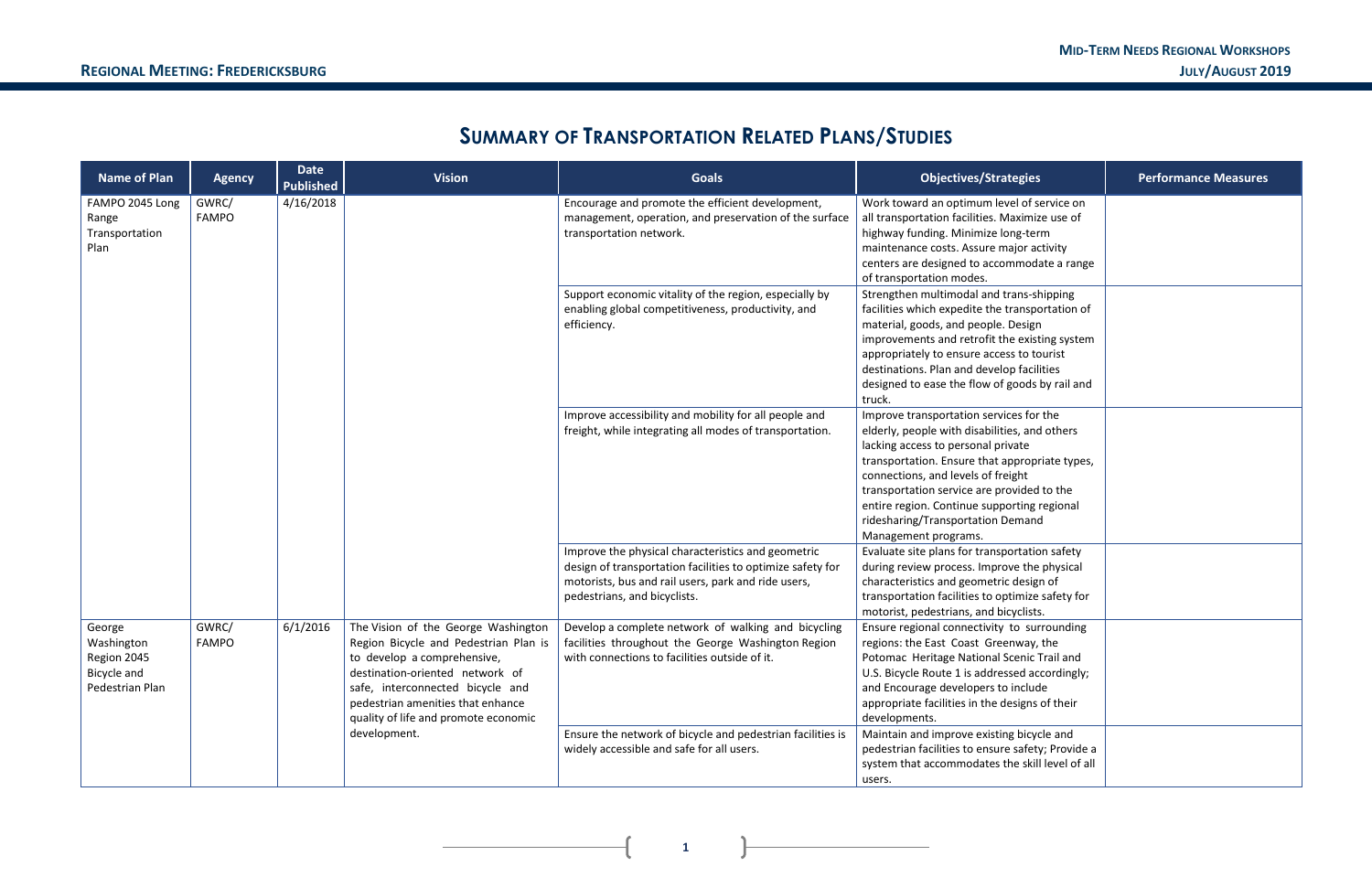#### **MID-TERM NEEDS REGIONAL WORKSHOPS REGIONAL MEETING: FREDERICKSBURG JULY/AUGUST 2019**

**2**

 $\mathbf{r}$ 

| <b>Name of Plan</b>                                                | <b>Agency</b>               | <b>Date</b><br><b>Published</b> | <b>Vision</b>                                                                                                                                                                                                       | <b>Goals</b>                                                                                                                                                                                                                                                   | <b>Objectives/Strategies</b>                                                                                                                                                                                                                                                                                         | <b>Performance Measures</b>                    |
|--------------------------------------------------------------------|-----------------------------|---------------------------------|---------------------------------------------------------------------------------------------------------------------------------------------------------------------------------------------------------------------|----------------------------------------------------------------------------------------------------------------------------------------------------------------------------------------------------------------------------------------------------------------|----------------------------------------------------------------------------------------------------------------------------------------------------------------------------------------------------------------------------------------------------------------------------------------------------------------------|------------------------------------------------|
|                                                                    |                             |                                 |                                                                                                                                                                                                                     | Develop strategies to increase public awareness of<br>bicycling and walking as viable, safe transportation<br>alternatives, as well as the rights and responsibilities of<br>bicyclists, pedestrians and motorists                                             | Involve the public in the bicycle and pedestrian<br>facility planning process through visioning<br>sessions, public surveys, outreach, etc.;<br>Increase public awareness of cyclists and<br>pedestrians through educational outreach,<br>informational brochures, regional<br>transportation and tourism maps, etc. |                                                |
|                                                                    |                             |                                 |                                                                                                                                                                                                                     | Integrate the implementation, design, finance and<br>construction of recommended facilities into the<br>FAMPO planning process, as appropriate.                                                                                                                | Identify federal, state and local legislation,<br>programs and policies affecting bicycle and<br>pedestrian traffic; Develop a prioritized list of<br>short-, medium-and long-term bicycle and<br>pedestrian projects based on regional<br>consensus                                                                 |                                                |
| <b>FAMPO</b><br>Congestion                                         | <b>FAMPO</b>                | 3/16/2015                       |                                                                                                                                                                                                                     | Identify congestion problem locations in the network of<br>major corridors                                                                                                                                                                                     | <b>Intelligent Transportation Systems</b>                                                                                                                                                                                                                                                                            | <b>Travel Time Index</b>                       |
| Management Plan                                                    |                             |                                 |                                                                                                                                                                                                                     | Determine the cause(s) of these congested locations                                                                                                                                                                                                            | <b>Transportation Demand Management</b><br>Strategies                                                                                                                                                                                                                                                                | Volume-to-Capacity(V/C) ratio                  |
|                                                                    |                             |                                 |                                                                                                                                                                                                                     | Develop and evaluate alternative multimodal strategies<br>to mitigate congestion                                                                                                                                                                               | <b>Access Management Strategies</b>                                                                                                                                                                                                                                                                                  | Crash Rate                                     |
|                                                                    |                             |                                 |                                                                                                                                                                                                                     | Measure the progress of implemented strategies in<br>reducing congestion                                                                                                                                                                                       | Expand transit and commuter options                                                                                                                                                                                                                                                                                  | Transit Ridership and<br>Vanpool/Carpool Usage |
| George<br>Washington<br>Region Scenario<br><b>Planning Study</b>   | <b>GWRC</b>                 | 7/1/2016                        | Provide value to the regional local<br>governments by providing them with<br>transportation and land use analysis<br>tools and data they do not currently<br>have, in addition to updating them on<br>CommunityViz; | Provide a meaningful and up to date examination of the<br>implications of potential future scenarios in terms of<br>their effects on transportation infrastructure costs, local<br>land use planning and operations of key arterial<br>corridors in the region |                                                                                                                                                                                                                                                                                                                      |                                                |
| Northern Neck<br>PDC 2035 Regional<br>Long Range<br>Transportation | Northern Neck<br><b>PDC</b> | 2012                            |                                                                                                                                                                                                                     | Enhance the connectivity of the existing transportation<br>network within and between regions across all modes<br>for both people and freight.                                                                                                                 | Implementation of pedestrian sidewalks, bike<br>trails plans, and greenways to support<br>bicyclists and other modes in Northumberland<br>and Westmoreland counties.                                                                                                                                                 |                                                |
| Plan                                                               |                             |                                 |                                                                                                                                                                                                                     | Support and improve the economic vitality of the<br>individual regions by providing access to economic<br>opportunities, such as industrial access or recreational<br>travel and tourism, as well as enhancing intermodal<br>connectivity.                     | Provide targeted shuttle services to access<br>employment opportunities;                                                                                                                                                                                                                                             |                                                |
|                                                                    |                             |                                 |                                                                                                                                                                                                                     | Ensure continued quality of life during project<br>development and implementation by considering<br>natural, historic, and community environments,<br>including special populations.                                                                           | Expand availability of demand-response and<br>specialized transportation services to provide<br>additional trips for older adults,<br>people with disabilities, and people with lower<br>incomes;                                                                                                                    |                                                |
|                                                                    |                             |                                 |                                                                                                                                                                                                                     | Preserve the existing transportation system and<br>promote efficient system management. Preserve the<br>existing transportation network and promote efficient                                                                                                  |                                                                                                                                                                                                                                                                                                                      |                                                |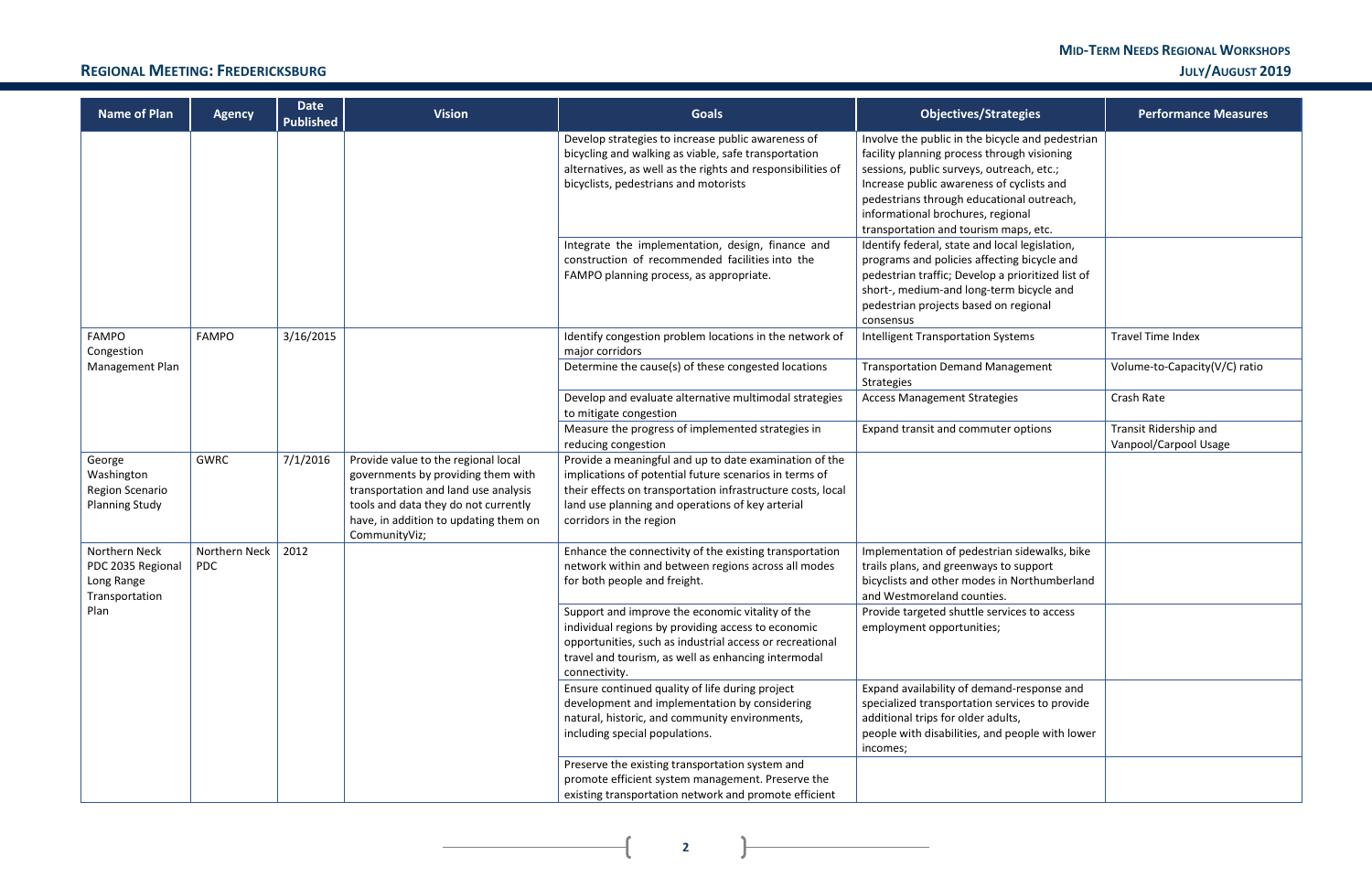#### **MID-TERM NEEDS REGIONAL WORKSHOPS REGIONAL MEETING: FREDERICKSBURG JULY/AUGUST 2019**

| ategies                                       | <b>Performance Measures</b> |
|-----------------------------------------------|-----------------------------|
|                                               |                             |
|                                               |                             |
|                                               |                             |
|                                               |                             |
| vices to access                               |                             |
| ads. Add fixed-                               |                             |
|                                               |                             |
| ies such as<br>bulder width, or the<br>ature. |                             |
| aintain capital<br>nsportation                |                             |
|                                               |                             |
| ncies such as sight<br>s management,          |                             |
|                                               |                             |
|                                               |                             |
|                                               |                             |
|                                               |                             |
|                                               |                             |
|                                               |                             |
|                                               |                             |

**3**

| <b>Name of Plan</b>                        | <b>Agency</b> | <b>Date</b><br><b>Published</b> | <b>Vision</b> | <b>Goals</b>                                                                                                   | <b>Objectives/Strategies</b>                                                         | <b>Performance Measures</b> |
|--------------------------------------------|---------------|---------------------------------|---------------|----------------------------------------------------------------------------------------------------------------|--------------------------------------------------------------------------------------|-----------------------------|
|                                            |               |                                 |               | system management in order to promote access and<br>mobility for both people and freight.                      |                                                                                      |                             |
|                                            |               |                                 |               | Encourage land use and transportation coordination,<br>including but not limited to, development of procedures |                                                                                      |                             |
|                                            |               |                                 |               | or mechanisms to incorporate all modes, while engaging                                                         |                                                                                      |                             |
|                                            |               |                                 |               | the private sector.<br>Provide a safe and secure transportation system.                                        |                                                                                      |                             |
| Middle Peninsula                           | Middle        | 2012                            |               | Support the economic vitality of the region, especially by                                                     | Provide targeted shuttle services to access                                          |                             |
| PDC 2035 Regional<br>Long Range            | Peninsula PDC |                                 |               | enabling global competitiveness, productivity, and<br>efficiency.                                              | employment opportunities                                                             |                             |
| Transportation                             |               |                                 |               | Protect and enhance the environment, promote energy                                                            | Address congested major roads. Add fixed-                                            |                             |
| Plan                                       |               |                                 |               | conservation, improve the quality of life, and promote<br>consistency between transportation improvements and  | route transit services.                                                              |                             |
|                                            |               |                                 |               | state and local planned growth and economic<br>development patterns.                                           |                                                                                      |                             |
|                                            |               |                                 |               | Promote efficient system management and operation.                                                             | Correct geometric deficiencies such as                                               |                             |
|                                            |               |                                 |               | Emphasize the preservation of the existing<br>transportation system, where appropriate.                        | substandard lane width, shoulder width, or the<br>horizontal and vertical curvature. |                             |
|                                            |               |                                 |               | Increase the accessibility and mobility of people and                                                          | Continue to support and maintain capital                                             |                             |
|                                            |               |                                 |               | freight.                                                                                                       | needs of human service transportation                                                |                             |
|                                            |               |                                 |               | Enhance the integration and connectivity of the                                                                | providers.                                                                           |                             |
|                                            |               |                                 |               | transportation system, across and between modes, for<br>people and freight.                                    |                                                                                      |                             |
|                                            |               |                                 |               | Increase the safety of the transportation system for                                                           | Identify and correct deficiencies such as sight                                      |                             |
|                                            |               |                                 |               | motorized and non-motorized users.                                                                             | distance and visibility, access management,<br>and inadequate signage.               |                             |
| Route 3 Arterial<br>Management Plan        | VDOT          | 4/11/2016                       |               |                                                                                                                |                                                                                      |                             |
| US 301/Route 207                           | VDOT          | 6/15/2018                       |               |                                                                                                                |                                                                                      |                             |
| Arterial                                   |               |                                 |               |                                                                                                                |                                                                                      |                             |
| <b>Preservation Plan</b><br>Route 3 (Plank | <b>VDOT</b>   | Ongoing                         |               |                                                                                                                |                                                                                      |                             |
| Road/William                               |               |                                 |               |                                                                                                                |                                                                                      |                             |
| Street/Blue and                            |               |                                 |               |                                                                                                                |                                                                                      |                             |
| Gray Parkway)<br>US 17 (Warrenton          | <b>VDOT</b>   | Ongoing                         |               |                                                                                                                |                                                                                      |                             |
| Road)                                      |               |                                 |               |                                                                                                                |                                                                                      |                             |
| I-95 Exit 126                              | <b>VDOT</b>   | Ongoing                         |               |                                                                                                                |                                                                                      |                             |
| Interchange<br>Modification                |               |                                 |               |                                                                                                                |                                                                                      |                             |
| Report                                     |               |                                 |               |                                                                                                                |                                                                                      |                             |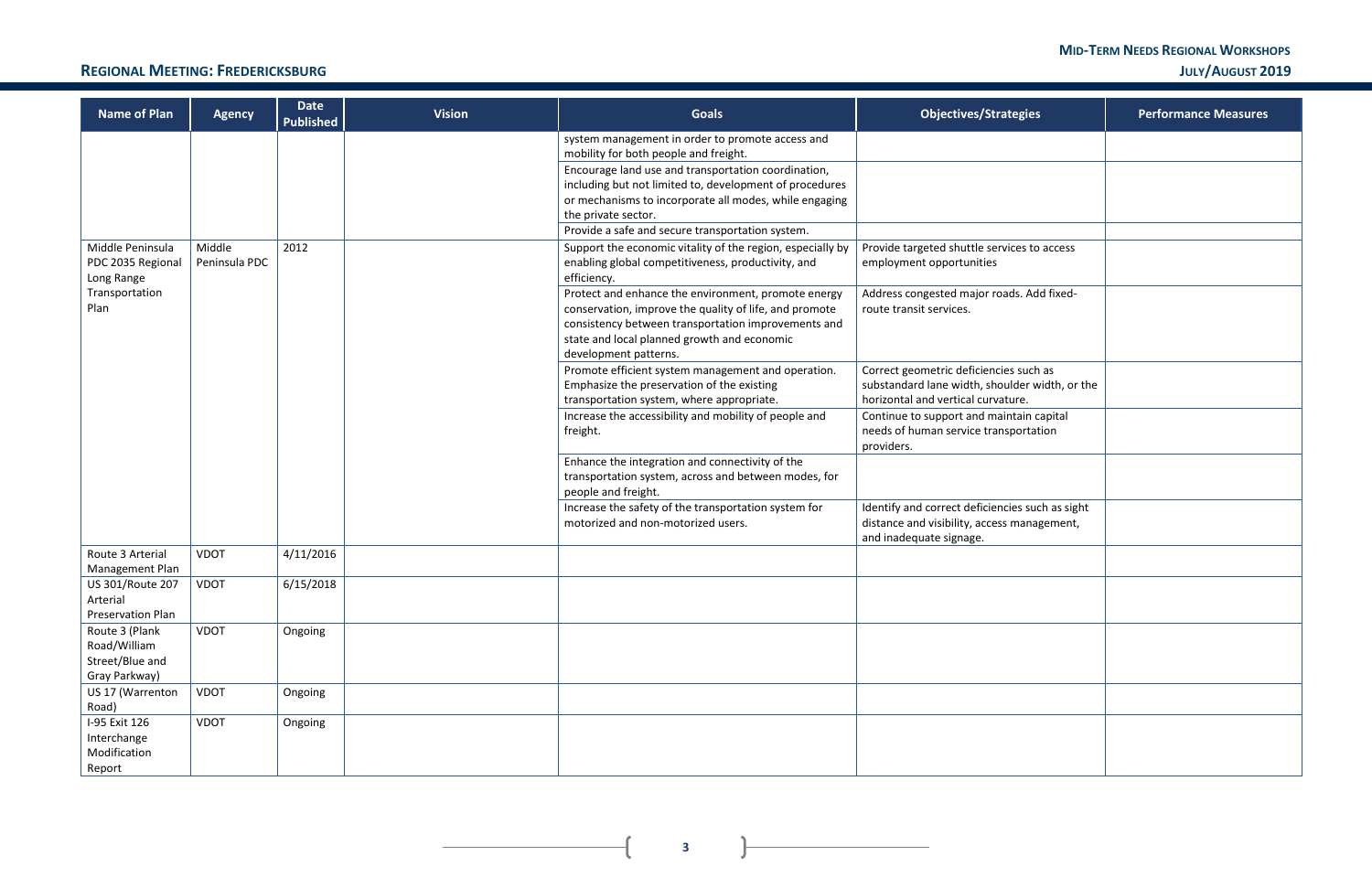# **Urban Development Area Needs Assessment- 2019 Responses**

*Previous responses Italicized* 

| <b>Jurisdiction</b>           | <b>UDAs or DGAs (#)</b>                    | <b>VDOT District</b> | Area<br><b>sq. mi.</b> | Year<br>Designated | Improvement<br><b>Urgency</b> | <b>Highest Rated Overall Need</b>                                                                              | <b>Internal UDA Specific Multimodal Transportation Needs (Highest Identified</b><br>Need)                                                                                                           | <b>In Regional</b><br><b>Network</b> |
|-------------------------------|--------------------------------------------|----------------------|------------------------|--------------------|-------------------------------|----------------------------------------------------------------------------------------------------------------|-----------------------------------------------------------------------------------------------------------------------------------------------------------------------------------------------------|--------------------------------------|
| City of<br>Fredericksburg     | City of Fredericksburg                     | Fredericksburg       | 10.5                   | 2015               | Within 5 years                | Friendly pedestrian and bicycle environment                                                                    | Transit operations, bicycle infrastructure                                                                                                                                                          | Yes                                  |
| <b>Caroline County</b>        | Carmel Church Station Fredericksburg       |                      | 3.6                    | 2010               | Within 5 years                | Circulation and access within the UDA                                                                          | Roadway capacity and infrastructure, roadway operations, transit capacity and access,                                                                                                               | <b>No</b>                            |
| Gloucester<br>County          | <b>Court House Village</b>                 | Fredericksburg       | 7.6                    | 2013               | Within 5 years                | Friendly pedestrian and bicycle environment,<br>Access to transportation networks beyond the<br><b>UDA</b>     | Bicycle infrastructure, pedestrian infrastructure, off-street parking, intersection design,<br>signage/wayfinding, traffic calming, sidewalks                                                       | <b>No</b>                            |
|                               | <b>Hayes Village</b>                       | Fredericksburg       | 6.0                    | 2011               | Within 5 years                | Safety for all users                                                                                           | Roadway capacity and infrastructure, roadway operations, pedestrian infrastructure,<br>complete streets, safety features, off-street parking, intersection design,<br>signage/wayfinding, sidewalks | <b>No</b>                            |
| <b>King William</b><br>County | <b>Central Garage</b>                      | Fredericksburg       | 0.4                    | 2012               | Within 5 years                | Circulation and access within the UDA                                                                          | roadway operations, transit operations, bicycle infrastructure, pedestrian<br>infrastructure, complete streets improvements, safety features, intersection design,<br>sidewalks                     | <b>No</b>                            |
| <b>Stafford County</b>        | <b>Brooke Station</b>                      | Fredericksburg       | 0.3                    | 2010               |                               | Circulation and access within the<br>UDA; Friendly pedestrian and bicycle<br>environment; Transit enhancements | Transit Frequency; Transit Capacity/Access; Street Grid; Bicycle Infrastructure;<br>Pedestrian Infrastructure; Intersection Design                                                                  | Yes                                  |
|                               | Centreport                                 | Fredericksburg       | 1.8                    | 2010               |                               | Circulation and access within the<br>UDA; Friendly pedestrian and bicycle<br>environment; Transit enhancements | Transit Frequency; Transit Capacity/Access; Street Grid; Bicycle Infrastructure;<br>Pedestrian Infrastructure; Intersection Design                                                                  | Yes                                  |
|                               | Courthouse                                 | Fredericksburg       | 0.9                    | 2010               |                               | Circulation and access within the<br>UDA; Friendly pedestrian and bicycle<br>environment; Transit enhancements | Transit Frequency; Transit Capacity/Access; Street Grid; Bicycle Infrastructure;<br>Pedestrian Infrastructure; Intersection Design                                                                  | Yes                                  |
|                               | <b>Eskimo Hill</b>                         | Fredericksburg       | 0.3                    | 2010               |                               | Circulation and access within the<br>UDA; Friendly pedestrian and bicycle<br>environment; Transit enhancements | Transit Frequency; Transit Capacity/Access; Street Grid; Bicycle Infrastructure;<br>Pedestrian Infrastructure; Intersection Design                                                                  | Yes                                  |
|                               | <b>George Washington</b><br><b>Village</b> | Fredericksburg       | 2.9                    | 2010               |                               | Circulation and access within the<br>UDA; Friendly pedestrian and bicycle<br>environment; Transit enhancements | Transit Frequency; Transit Capacity/Access; Street Grid; Bicycle Infrastructure;<br>Pedestrian Infrastructure; Intersection Design                                                                  | Yes                                  |
|                               | <b>Leeland Town Station</b>                | Fredericksburg       | 0.5                    | 2010               |                               | Circulation and access within the<br>UDA; Friendly pedestrian and bicycle<br>environment; Transit enhancements | Transit Frequency; Transit Capacity/Access; Street Grid; Bicycle Infrastructure;<br>Pedestrian Infrastructure; Intersection Design                                                                  | Yes                                  |
|                               | Southern Gateway                           | Fredericksburg       | 0.3                    | 2010               |                               | Circulation and access within the<br>UDA; Friendly pedestrian and bicycle<br>environment; Transit enhancements | Transit Frequency; Transit Capacity/Access; Street Grid; Bicycle Infrastructure;<br>Pedestrian Infrastructure; Intersection Design                                                                  | Yes                                  |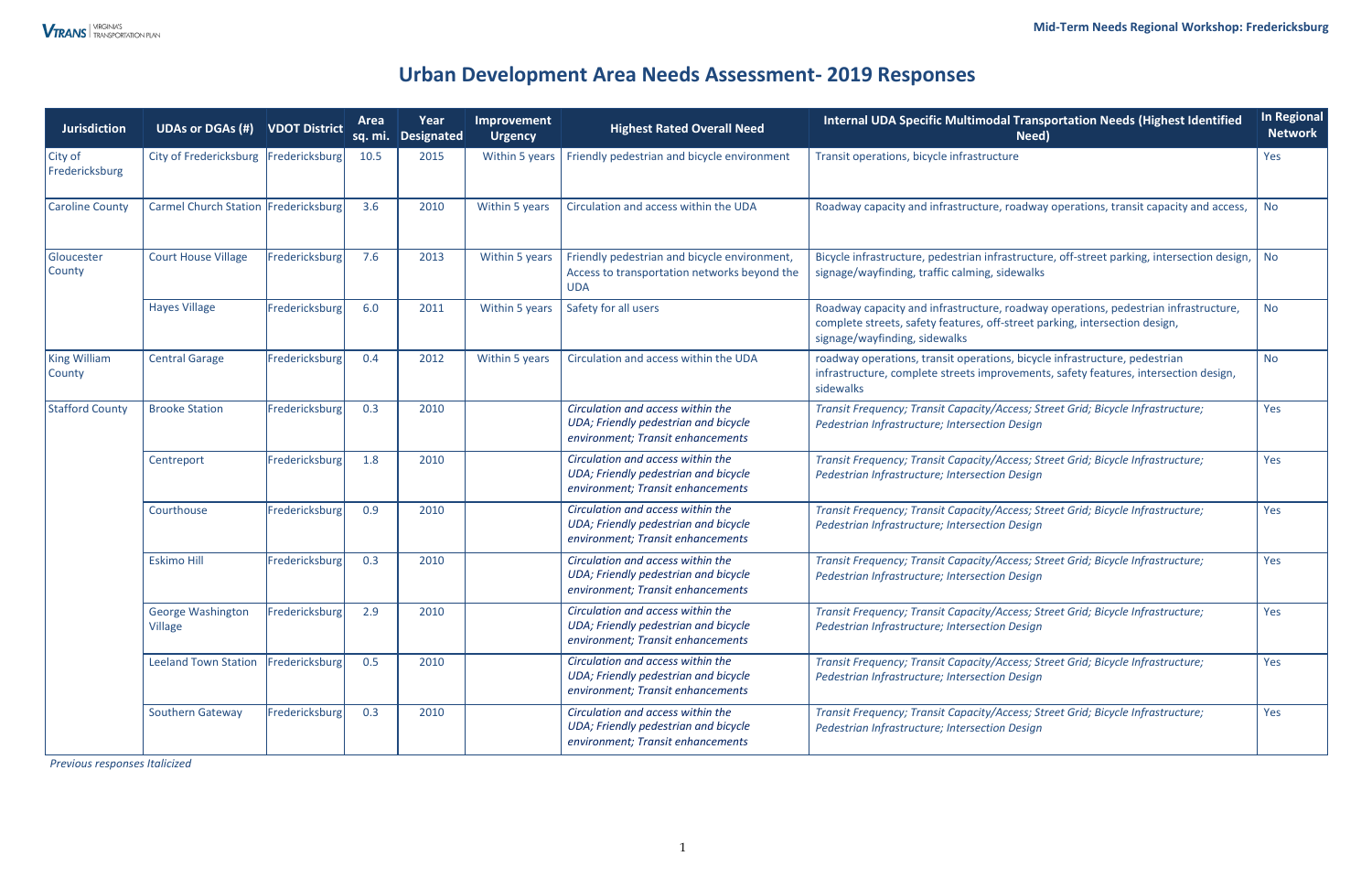# **UDA VARIABLES**

| <b>UDA Name</b>                                            | <b>Governing Bodies</b>                                                                                                                           | Area                                | Year<br><b>Designated</b> | <b>Centerline</b><br><b>Miles</b> | <b>Population and Density</b><br>(Persons per Acre) $1$             | <b>Employment and Density</b><br>(Persons per Acre) <sup>2</sup>                                                                                                                                                                                | <b>UDA Transit</b>                                                                                                                                                                   | <b>Modal Information</b>                                                                                                                                         |
|------------------------------------------------------------|---------------------------------------------------------------------------------------------------------------------------------------------------|-------------------------------------|---------------------------|-----------------------------------|---------------------------------------------------------------------|-------------------------------------------------------------------------------------------------------------------------------------------------------------------------------------------------------------------------------------------------|--------------------------------------------------------------------------------------------------------------------------------------------------------------------------------------|------------------------------------------------------------------------------------------------------------------------------------------------------------------|
| Fredericksburg<br>City                                     | PDC: George Washington<br><b>Regional Commission</b><br>MPO: Fredericksburg Area<br>District: Fredericksburg<br>Jurisdiction: Fredericksburg City | Sq. miles: 10.49<br>Acres: 6,712.81 | 2015                      | 145.99                            | UDA Population: 18,859<br><b>UDA Population Density: 4.12</b>       | UDA employment: 22,316<br>Total UDA employment in freight related industries: 1,198<br>Total UDA employment in local serving industries: 18,161<br>Total UDA employment in knowledge-based industries:<br>2,956<br>UDA Employment density: 3.32 | Percent of UDA population served by<br>transit (within 1/4 mile of transit<br>stop): 67%<br>Percent of UDA employment served<br>by transit (within 1/4 mile of transit<br>stop): 67% | Number of bus stops: 143<br>Miles of bus routes: 94.57<br>Number of ferry stops: 0<br>Miles of ferry routes: 0<br>Number of rail stops: 0<br>Miles of rail: 2.12 |
| <b>Stafford County</b><br>-Brooke Station                  | PDC: George Washington<br><b>Regional Commission</b><br>MPO: Fredericksburg Area<br>District: Fredericksburg<br>Jurisdiction: Stafford County     | Sq. miles: 0.29<br>Acres: 184.61    | 2010                      | 2.19                              | <b>UDA Population: 37</b><br><b>UDA Population Density: 0.20</b>    | UDA employment: 2<br>Total UDA employment in freight related industries: 1<br>Total UDA employment in local serving industries: 1<br>Total UDA employment in knowledge-based industries: 0<br>UDA Employment density: 0.01                      | Percent of UDA population served by<br>transit (within 1/4 mile of transit<br>stop): 57%<br>Percent of UDA employment served<br>by transit (within 1/4 mile of transit<br>stop): 50% | Number of bus stops: 1<br>Miles of bus routes: 0<br>Number of ferry stops: 0<br>Miles of ferry routes: 0<br>Number of rail stops: 0<br>Miles of rail: 0.55       |
| <b>Stafford County</b><br>-Centreport                      | PDC: George Washington<br><b>Regional Commission</b><br>MPO: Fredericksburg Area<br>District: Fredericksburg<br>Jurisdiction: Stafford County     | Sq. miles: 1.75<br>Acres: 1,120.27  | 2010                      | 9.51                              | <b>UDA Population: 821</b><br><b>UDA Population Density: 0.73</b>   | UDA employment: 47<br>Total UDA employment in freight related industries: 26<br>Total UDA employment in local serving industries: 13<br>Total UDA employment in knowledge-based industries: 9<br>UDA Employment density: 0.04                   | Percent of UDA population served by<br>transit (within 1/4 mile of transit<br>stop): 0%<br>Percent of UDA employment served<br>by transit (within 1/4 mile of transit<br>stop): 0%   | Number of bus stops: 3<br>Miles of bus routes: 0<br>Number of ferry stops: 0<br>Miles of ferry routes: 0<br>Number of rail stops: 0<br>Miles of rail: 0          |
| <b>Stafford County</b><br>-Courthouse                      | PDC: George Washington<br><b>Regional Commission</b><br>MPO: Fredericksburg Area<br>District: Fredericksburg<br>Jurisdiction: Stafford County     | Sq. miles: 0.86<br>Acres: 552.59    | 2010                      | 11.57                             | <b>UDA Population: 312</b><br><b>UDA Population Density: 0.57</b>   | UDA employment: 5,937<br>Total UDA employment in freight related industries: 47<br>Total UDA employment in local serving industries: 5,719<br>Total UDA employment in knowledge-based industries: 171<br>UDA Employment density: 10.74          | Percent of UDA population served by<br>transit (within 1/4 mile of transit<br>stop): 38%<br>Percent of UDA employment served<br>by transit (within 1/4 mile of transit<br>stop): 37% | Number of bus stops: 3<br>Miles of bus routes: 2.31<br>Number of ferry stops: 0<br>Miles of ferry routes: 0<br>Number of rail stops: 0<br>Miles of rail: 0       |
| <b>Stafford County</b><br>-Eskimo Hill                     | PDC: George Washington<br><b>Regional Commission</b><br>MPO: Fredericksburg Area<br>District: Fredericksburg<br>Jurisdiction: Stafford County     | Sq. miles: 0.30<br>Acres: 189.55    | 2010                      | 2.32                              | <b>UDA Population: 53</b><br><b>UDA Population Density: 0.28</b>    | UDA employment: 13<br>Total UDA employment in freight related industries: 0<br>Total UDA employment in local serving industries: 13<br>Total UDA employment in knowledge-based industries: 0<br>UDA Employment density: 0.07                    | Percent of UDA population served by<br>transit (within 1/4 mile of transit<br>stop): 2%<br>Percent of UDA employment served<br>by transit (within 1/4 mile of transit<br>stop): 0%   | Number of bus stops: 2<br>Miles of bus routes: 0<br>Number of ferry stops: 0<br>Miles of ferry routes: 0<br>Number of rail stops: 0<br>Miles of rail: 0          |
| <b>Stafford County</b><br>-George<br>Washington<br>Village | PDC: George Washington<br><b>Regional Commission</b><br>MPO: Fredericksburg Area<br>District: Fredericksburg<br>Jurisdiction: Stafford County     | Sq. miles: 2.94<br>Acres: 1,883.21  | 2010                      | 10.24                             | <b>UDA Population: 1,423</b><br><b>UDA Population Density: 0.76</b> | UDA employment: 322<br>Total UDA employment in freight related industries: 35<br>Total UDA employment in local serving industries: 246<br>Total UDA employment in knowledge-based industries: 40<br>UDA Employment density: 0.17                | Percent of UDA population served by<br>transit (within 1/4 mile of transit<br>stop): 0%<br>Percent of UDA employment served<br>by transit (within 1/4 mile of transit<br>stop): 0%   | Number of bus stops: 0<br>Miles of bus routes: 0<br>Number of ferry stops: 0<br>Miles of ferry routes: 0<br>Number of rail stops: 0<br>Miles of rail: 0          |

 $\mathbf{R}$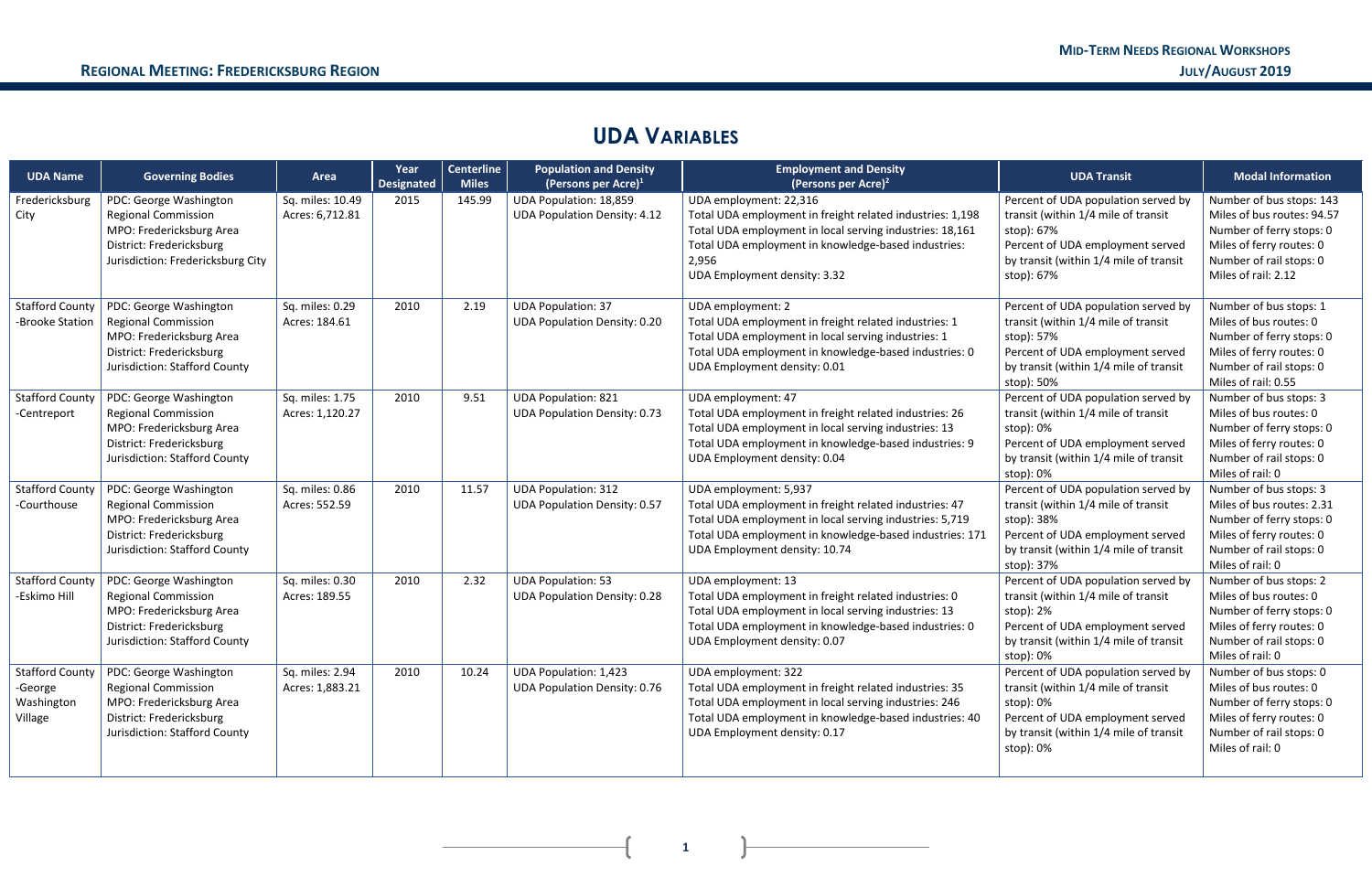# **MID-TERM NEEDS REGIONAL WORKSHOPS**

### **REGIONAL MEETING: FREDERICKSBURG REGION JULY/AUGUST 2019**

| <b>UDA Name</b>        | <b>Governing Bodies</b>       | Area            | Year<br>Designated | <b>Centerline</b><br><b>Miles</b> | <b>Population and Density</b><br>(Persons per Acre) $1$ | <b>Employment and Density</b><br>(Persons per Acre) <sup>2</sup> | <b>UDA Transit</b>                     | <b>Modal Information</b>  |
|------------------------|-------------------------------|-----------------|--------------------|-----------------------------------|---------------------------------------------------------|------------------------------------------------------------------|----------------------------------------|---------------------------|
| <b>Stafford County</b> | PDC: George Washington        | Sq. miles: 0.50 | 2010               | 7.13                              | <b>UDA Population: 644</b>                              | UDA employment: 4                                                | Percent of UDA population served by    | Number of bus stops: 1    |
| -Leeland Town          | <b>Regional Commission</b>    | Acres: 317.12   |                    |                                   | <b>UDA Population Density: 2.03</b>                     | Total UDA employment in freight related industries: 1            | transit (within 1/4 mile of transit    | Miles of bus routes: 0    |
| Station                | MPO: Fredericksburg Area      |                 |                    |                                   |                                                         | Total UDA employment in local serving industries: 2              | stop): 38%                             | Number of ferry stops: 0  |
|                        | District: Fredericksburg      |                 |                    |                                   |                                                         | Total UDA employment in knowledge-based industries: 1            | Percent of UDA employment served       | Miles of ferry routes: 0  |
|                        | Jurisdiction: Stafford County |                 |                    |                                   |                                                         | UDA Employment density: 0.01                                     | by transit (within 1/4 mile of transit | Number of rail stops: 0   |
|                        |                               |                 |                    |                                   |                                                         |                                                                  | stop): 25%                             | Miles of rail: 0.79       |
| <b>Stafford County</b> | PDC: George Washington        | Sq. miles: 1.35 | 2010               | 19.02                             | UDA Population: 2,087                                   | UDA employment: 2,412                                            | Percent of UDA population served by    | Number of bus stops: 15   |
| -Southern              | <b>Regional Commission</b>    | Acres: 865.37   |                    |                                   | <b>UDA Population Density: 2.41</b>                     | Total UDA employment in freight related industries: 1,578        | transit (within 1/4 mile of transit    | Miles of bus routes: 3.27 |
| Gateway                | MPO: Fredericksburg Area      |                 |                    |                                   |                                                         | Total UDA employment in local serving industries: 743            | stop): 37%                             | Number of ferry stops: 0  |
|                        | District: Fredericksburg      |                 |                    |                                   |                                                         | Total UDA employment in knowledge-based industries: 91           | Percent of UDA employment served       | Miles of ferry routes: 0  |
|                        | Jurisdiction: Stafford County |                 |                    |                                   |                                                         | UDA Employment density: 2.79                                     | by transit (within 1/4 mile of transit | Number of rail stops: 0   |
|                        |                               |                 |                    |                                   |                                                         |                                                                  | stop): 37%                             | Miles of rail: 0          |

<sup>1</sup> Source: United States Census Bureau, American Community Survey 2013-2017

<sup>2</sup> Source: United States Census Bureau, Longitudinal Employer-Household Dynamics 2015